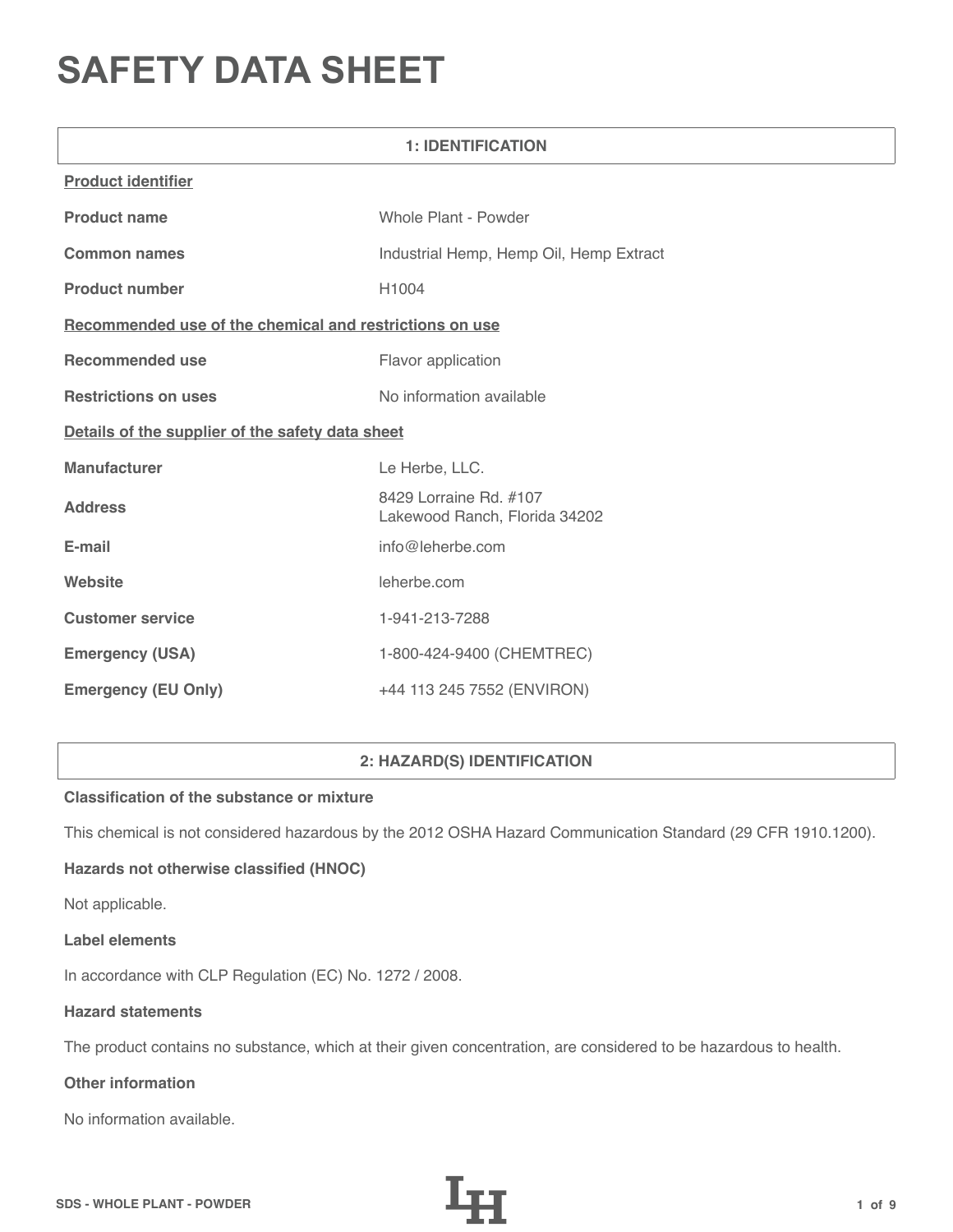# **3: COMPOSITION / INFORMATION ON INGREDIENTS**

**Substance**

| <b>CHEMICAL NAME</b> | $CAS \#$   | EC#       | <b>TRADE SECRET</b> |
|----------------------|------------|-----------|---------------------|
| Hemp oil, ext.       | 89958-21-4 | 289-644-3 | ÷                   |

\*Exact percentage (concentration) of composition has been withheld as a trade secret.

|                                                                            | <b>4: FIRST AID MEASURES</b>                                                                                            |
|----------------------------------------------------------------------------|-------------------------------------------------------------------------------------------------------------------------|
| <b>Description of first aid measures</b>                                   |                                                                                                                         |
| <b>Inhalation</b>                                                          | Move to fresh air.                                                                                                      |
| Eye contact                                                                | Rinse thoroughly with plenty of water for at least 15 minutes, lifting lower<br>and upper eyelids. Consult a physician. |
| <b>Skin contact</b>                                                        | Wash skin with soap and water.                                                                                          |
| Ingestion                                                                  | Clean mouth with water and drink afterwards plenty of water.                                                            |
| Most important symptoms and effects, both acute and delayed                |                                                                                                                         |
| <b>Symptoms</b>                                                            | No information available.                                                                                               |
| Indication of any immediate medical attention and special treatment needed |                                                                                                                         |
| <b>Note to physicians</b>                                                  | Treat symptomatically.                                                                                                  |

|                                                    | <b>5: FIRE FIGHTING MEASURES</b>                                                                                                      |
|----------------------------------------------------|---------------------------------------------------------------------------------------------------------------------------------------|
| Suitable extinguishing media                       | Use extinguishing measures that are appropriate to local circumstances<br>and the surrounding environment.                            |
| Large fire                                         | Use of water spray when fighting fire may be inefficient.                                                                             |
| Unsuitable extinguishing media                     | Do not scatter spilled material with high pressure water streams.                                                                     |
| Specific hazards arising from the<br>chemical      | No information available.                                                                                                             |
| <b>Hazardous combustion products</b>               | Carbon dioxide (CO2).                                                                                                                 |
| <b>Explosion data</b>                              |                                                                                                                                       |
| <b>Sensitivity to mechanical impact</b>            | None                                                                                                                                  |
| <b>Sensitivity to static discharge</b>             | None                                                                                                                                  |
| Special protective equipment for fire-<br>fighters | Firefighters should wear self-contained breathing apparatus and full<br>firefighting turnout gear. Use personal protection equipment. |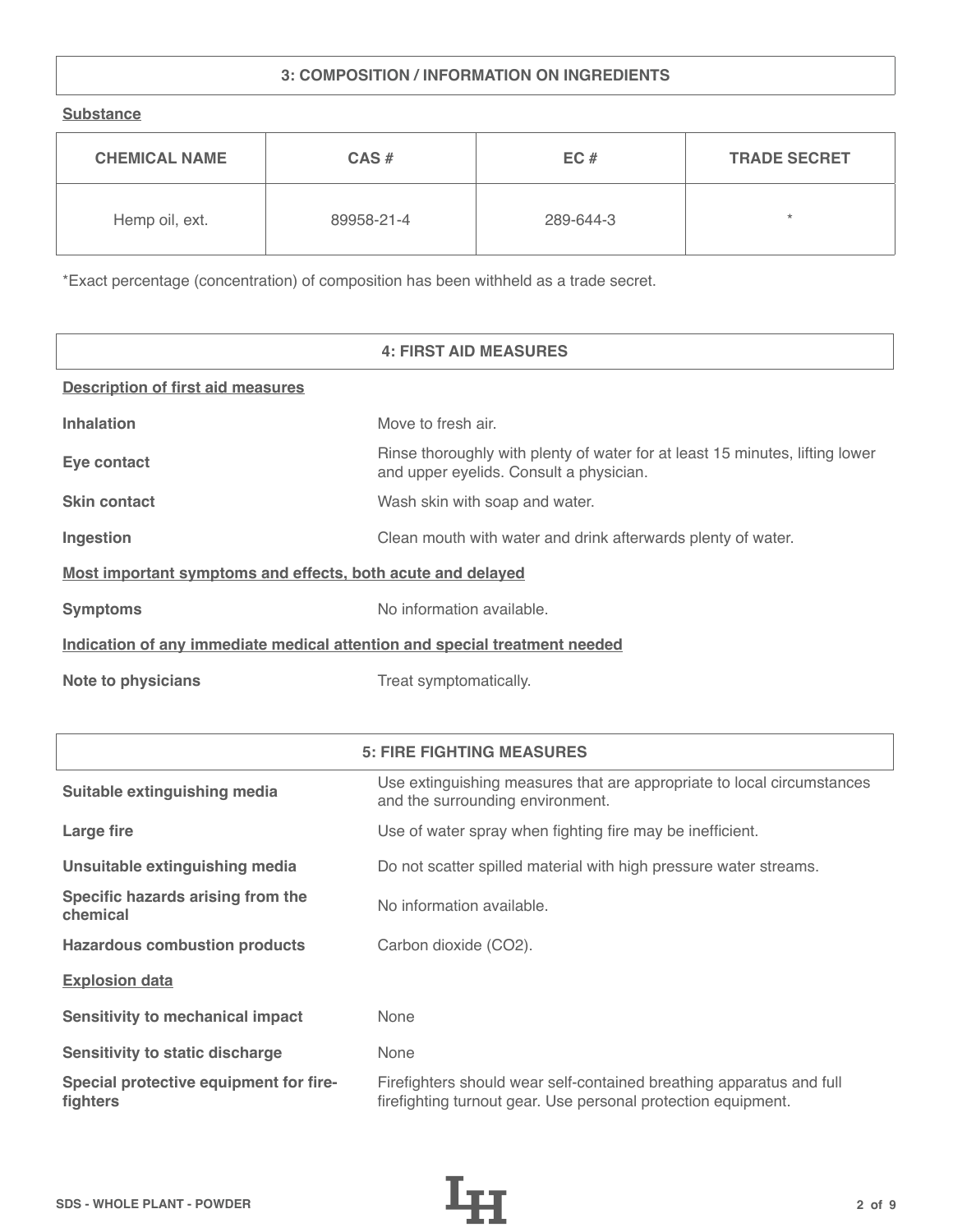#### **6: ACCIDENTAL RELEASE MEASURES**

|  |  | Personal precautions, protective equipment and emergency procedures |  |
|--|--|---------------------------------------------------------------------|--|
|  |  |                                                                     |  |

**Personal precautions** Ensure adequate ventilation.

# **Methods and material for containment and cleaning up**

| <b>Methods for containment</b> | Prevent further leakage or spillage if safe to do so. |
|--------------------------------|-------------------------------------------------------|
|                                |                                                       |

**Methods for cleaning up Pick up and transfer to properly labeled containers.** 

# **7: HANDLING AND STORAGE**

#### **Precautions for safe handling**

Advice on safe handling **Handle in accordance with good industrial hygiene and safety practice.** 

### **Conditions for safe storage, including any incompatibilities**

**Storage conditions** Keep container tightly closed in a dark, dry and well-ventilated area.

# **8: EXPOSURE CONTROLS / PERSONAL PROTECTION**

#### **Control parameters**

| <b>Exposure limits</b>                                                | The following ingredients are the only ingredients of the product above<br>the cut-off level (or level that contributes to the hazard classification of the<br>mixture) which have an exposure limit applicable in the region for which<br>this safety data sheet is intended or other recommended limit. At this time,<br>the other relevant constituents have no known exposure limits from the<br>sources listed here. |
|-----------------------------------------------------------------------|---------------------------------------------------------------------------------------------------------------------------------------------------------------------------------------------------------------------------------------------------------------------------------------------------------------------------------------------------------------------------------------------------------------------------|
| <b>Appropriate engineering controls</b>                               |                                                                                                                                                                                                                                                                                                                                                                                                                           |
| <b>Engineering controls</b>                                           | <b>Showers</b>                                                                                                                                                                                                                                                                                                                                                                                                            |
|                                                                       | Eyewash stations                                                                                                                                                                                                                                                                                                                                                                                                          |
|                                                                       | Ventilation systems                                                                                                                                                                                                                                                                                                                                                                                                       |
| Individual protection measures, such as personal protective equipment |                                                                                                                                                                                                                                                                                                                                                                                                                           |
| <b>Eye/face protection</b>                                            | No special protective equipment required.                                                                                                                                                                                                                                                                                                                                                                                 |
| Skin and body protection                                              | No special protective equipment required.                                                                                                                                                                                                                                                                                                                                                                                 |
| <b>Respiratory protection</b>                                         | No protective equipment is needed under normal use conditions. If<br>exposure limits are exceeded or irritation is experienced, ventilation and<br>evacuation may be required.                                                                                                                                                                                                                                            |
| <b>General hygiene considerations</b>                                 | Handle in accordance with good industrial hygiene and safety practice.                                                                                                                                                                                                                                                                                                                                                    |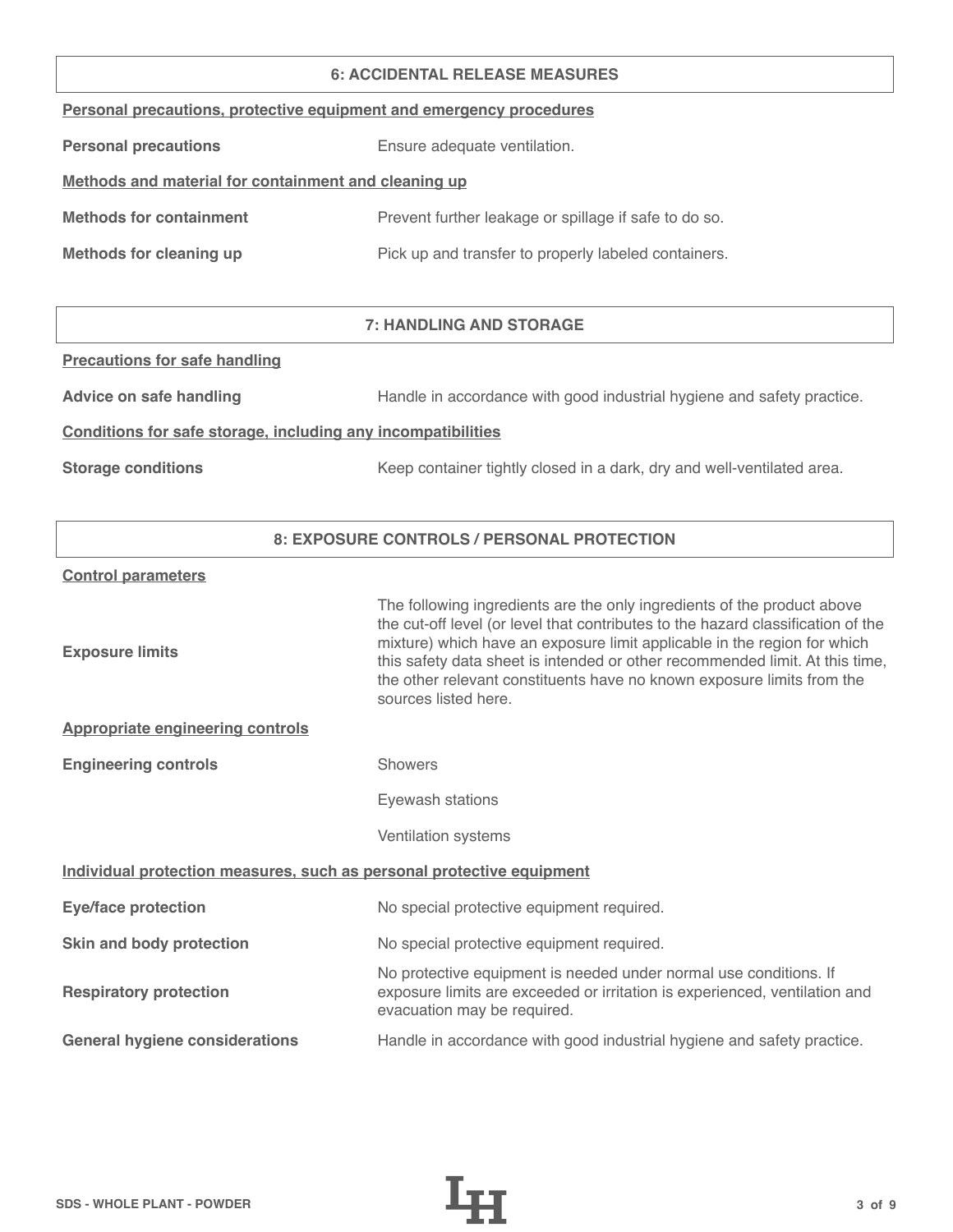## **9: PHYSICAL AND CHEMICAL PROPERTIES**

#### **Information on basic physical and chemical properties**

| <b>Appearance</b>                | Powder                                |
|----------------------------------|---------------------------------------|
| <b>Color</b>                     | White to off white                    |
| Odor                             | Odorless                              |
| <b>Physical State</b>            | Solid                                 |
| pH                               | $4.5 - 6.5$                           |
| <b>Boiling Point</b>             | No data available.                    |
| <b>Melting Point</b>             | No data available.                    |
| <b>Relative Density</b>          | No data available.                    |
| <b>Refractive Index</b>          | No data available.                    |
| <b>Specific Gravity</b>          | No data available.                    |
| <b>Vapor Pressure</b>            | No data available.                    |
| <b>Vapor Density</b>             | No data available.                    |
| <b>Decomposition Temperature</b> | No data available.                    |
| <b>Viscosity</b>                 | No data available.                    |
| <b>Flash Point (Closed Cup)</b>  | No data available.                    |
| <b>Flammable Limits</b>          | No data available.                    |
| <b>Auto Ignition Temperature</b> | No data available.                    |
| <b>Solubility</b>                | Soluble in water. Soluble in ethanol. |
| <b>Evaporation Rate</b>          | No data available.                    |
| <b>Partition Coefficient</b>     | No data available.                    |
| <b>Other information</b>         | No data available.                    |

| <b>10: STABILITY AND REACTIVITY</b> |  |
|-------------------------------------|--|
|-------------------------------------|--|

| <b>Reactivity</b>                         | No information available.                                                |
|-------------------------------------------|--------------------------------------------------------------------------|
| <b>Chemical stability</b>                 | Stable under normal conditions.                                          |
| <b>Possibility of hazardous reactions</b> | None under normal processing.                                            |
| <b>Conditions to avoid</b>                | Keep away from artificial light, sunlight, high heat, and high humidity. |
| Incompatible materials                    | Strong oxidizing agents.                                                 |
| <b>Hazardous decomposition products</b>   | None known based on information supplied.                                |

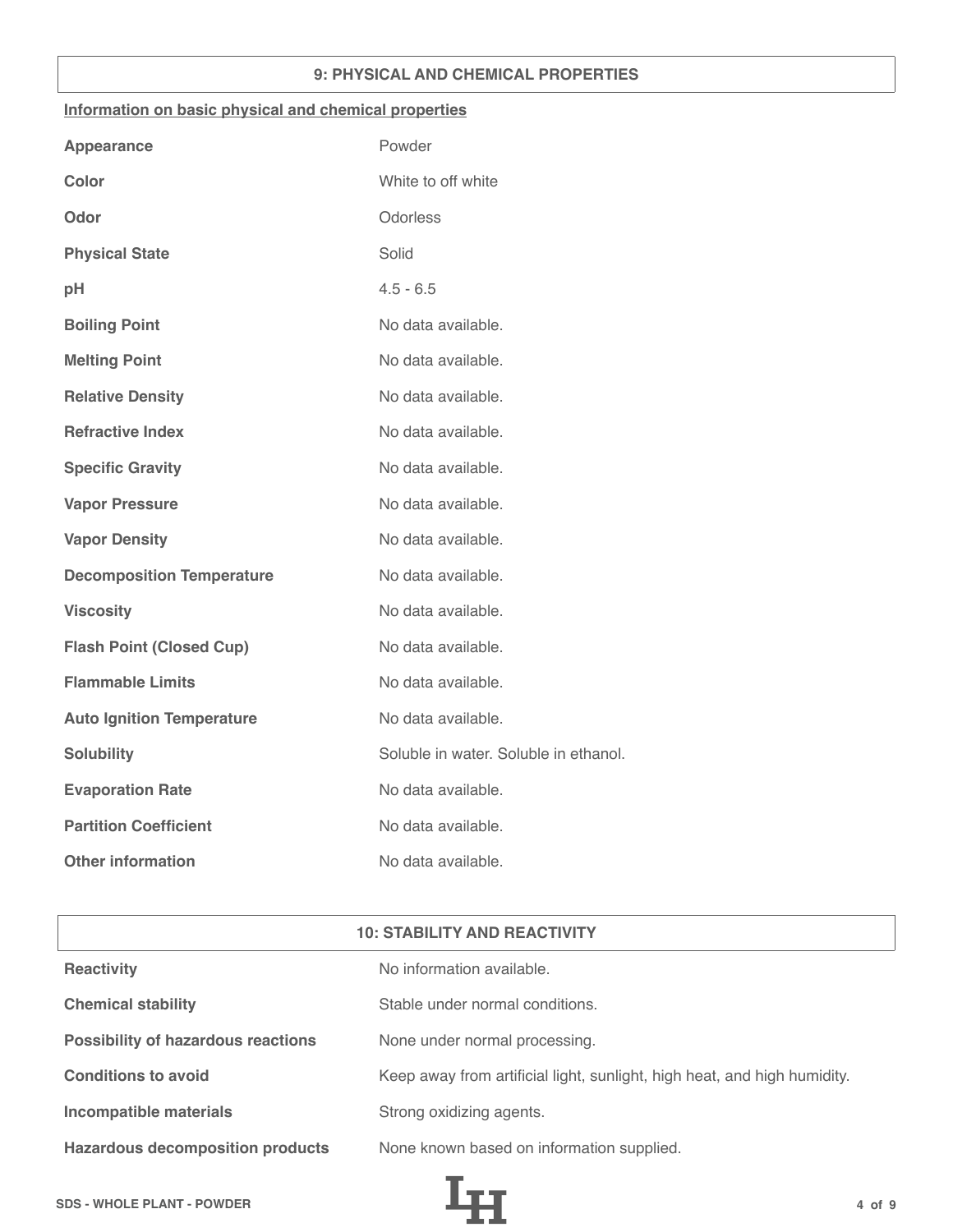### **11: TOXICOLOGICAL INFORMATION**

| Information on likely routes of exposure                                     |                                                                                            |
|------------------------------------------------------------------------------|--------------------------------------------------------------------------------------------|
| <b>Inhalation</b>                                                            | Specific test data for the substance or mixture is not available.                          |
| Eye contact                                                                  | Specific test data for the substance or mixture is not available.                          |
| <b>Skin contact</b>                                                          | Specific test data for the substance or mixture is not available.                          |
| Ingestion                                                                    | Specific test data for the substance or mixture is not available.                          |
| Symptoms related to the physical, chemical and toxicological characteristics |                                                                                            |
| <b>Symptoms</b>                                                              | No information available.                                                                  |
| <b>Acute toxicity</b>                                                        |                                                                                            |
| <b>Numerical measures of toxicity</b>                                        | No information available                                                                   |
|                                                                              | Delayed and immediate effects as well as chronic effects from short and long-term exposure |
| <b>Skin corrosion/irritation</b>                                             | No information available.                                                                  |
| Serious eye damage/eye irritation                                            | No information available.                                                                  |
| <b>Respiratory or skin sensitization</b>                                     | No information available.                                                                  |
| <b>Germ cell mutagenicity</b>                                                | No information available.                                                                  |
| <b>Reproductive toxicity</b>                                                 | No information available.                                                                  |
| <b>STOT - single exposure</b>                                                | No information available.                                                                  |
| <b>STOT - repeated exposure</b>                                              | No information available.                                                                  |
| <b>Aspiration hazard</b>                                                     | No information available.                                                                  |
| <b>Other adverse effects</b>                                                 | No information available.                                                                  |
| <b>Interactive effects</b>                                                   | No information available.                                                                  |

# **12: ECOLOGICAL INFORMATION**

#### **Ecotoxicity**

This overall composition has not been tested. Hemp oil is not classified as being acutely or chronically toxic to aquatic life. This product does not contain citrus as a byproduct of the distillation process, which are classified as being very toxic to the aquatic environment. However, due to the physical properties of this product (density and volatility) it will not remain in the environment for an extended period of time.

| <b>Persistence and biodegradability</b> | Inherently biodegradable.                                                                                          |
|-----------------------------------------|--------------------------------------------------------------------------------------------------------------------|
| <b>Bioaccumulative potential</b>        | Bioaccumulation is unlikely.                                                                                       |
| <b>Mobility in soil</b>                 | Expected to volatilize from soil or water to the air and oxidize to carbon<br>dioxide in the presence of sunlight. |
| <b>PBT &amp; vPvB assessment</b>        | No information available.                                                                                          |
| Other adverse effect                    | No information available.                                                                                          |
| <b>SDS - WHOLE PLANT - POWDER</b>       | $5$ of $9$                                                                                                         |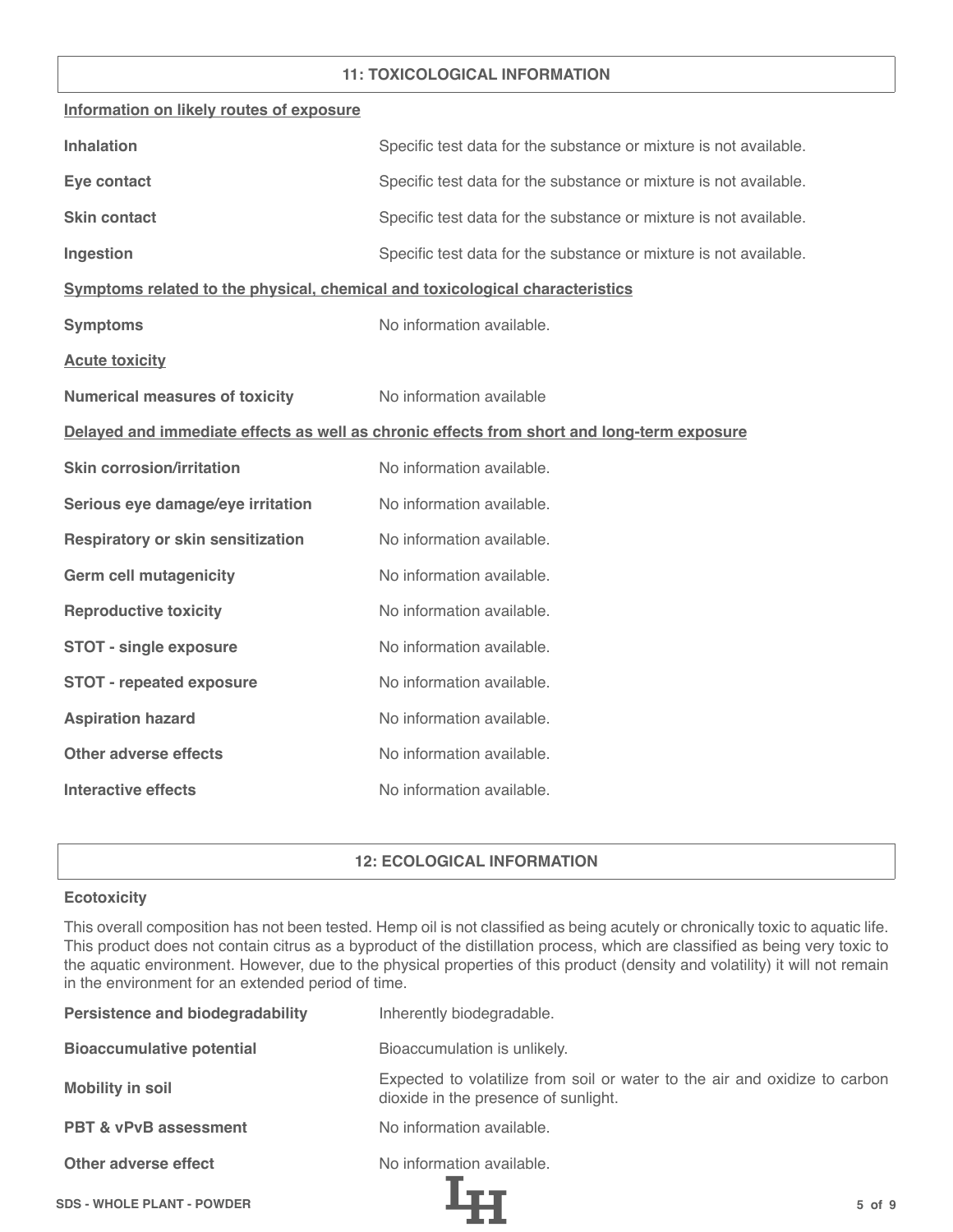## **13: DISPOSAL CONSIDERATIONS**

#### **Waste treatment methods**

| Waste from residues/unused products | Dispose of in accordance with local regulations. Dispose of waste in |
|-------------------------------------|----------------------------------------------------------------------|
|                                     | accordance with environmental legislation.                           |
|                                     |                                                                      |

**Contaminated packaging The Contaminated packaging Containers.** 

# **14: TRANSPORT INFORMATION**

| <b>DOT</b>  | Not regulated. |
|-------------|----------------|
| <b>TDG</b>  | Not regulated. |
| <b>MEX</b>  | Not regulated. |
| ICAO (air)  | Not regulated. |
| <b>IATA</b> | Not regulated. |
| <b>IMDG</b> | Not regulated. |
| <b>RID</b>  | Not regulated. |
| <b>ADR</b>  | Not regulated. |
| <b>ADN</b>  | Not regulated. |

#### **15. REGULATORY INFORMATION**

# **International inventories**

| <b>TSCA</b>     | No information available. |
|-----------------|---------------------------|
| <b>DSL/NDSL</b> | No information available. |
| <b>EINECS</b>   | No information available. |
| <b>ENCS</b>     | No information available. |
| <b>IECSC</b>    | No information available. |
| <b>KECL</b>     | No information available. |
| <b>PICCS</b>    | No information available. |
| <b>AICS</b>     | No information available. |

#### **U.S. Federal Regulations**

# **2018 Farm Bill - Enacted**

"The term 'hemp' means the plant Cannabis sativa L. and any part of that plant, including the seeds thereof and all derivatives, extracts, cannabinoids, isomers, acids, salts, and salts of isomers, whether growing or not, with a delta-9 tetrahydrocannabinol concentration of not more than 0.3 percent on a dry weight basis."

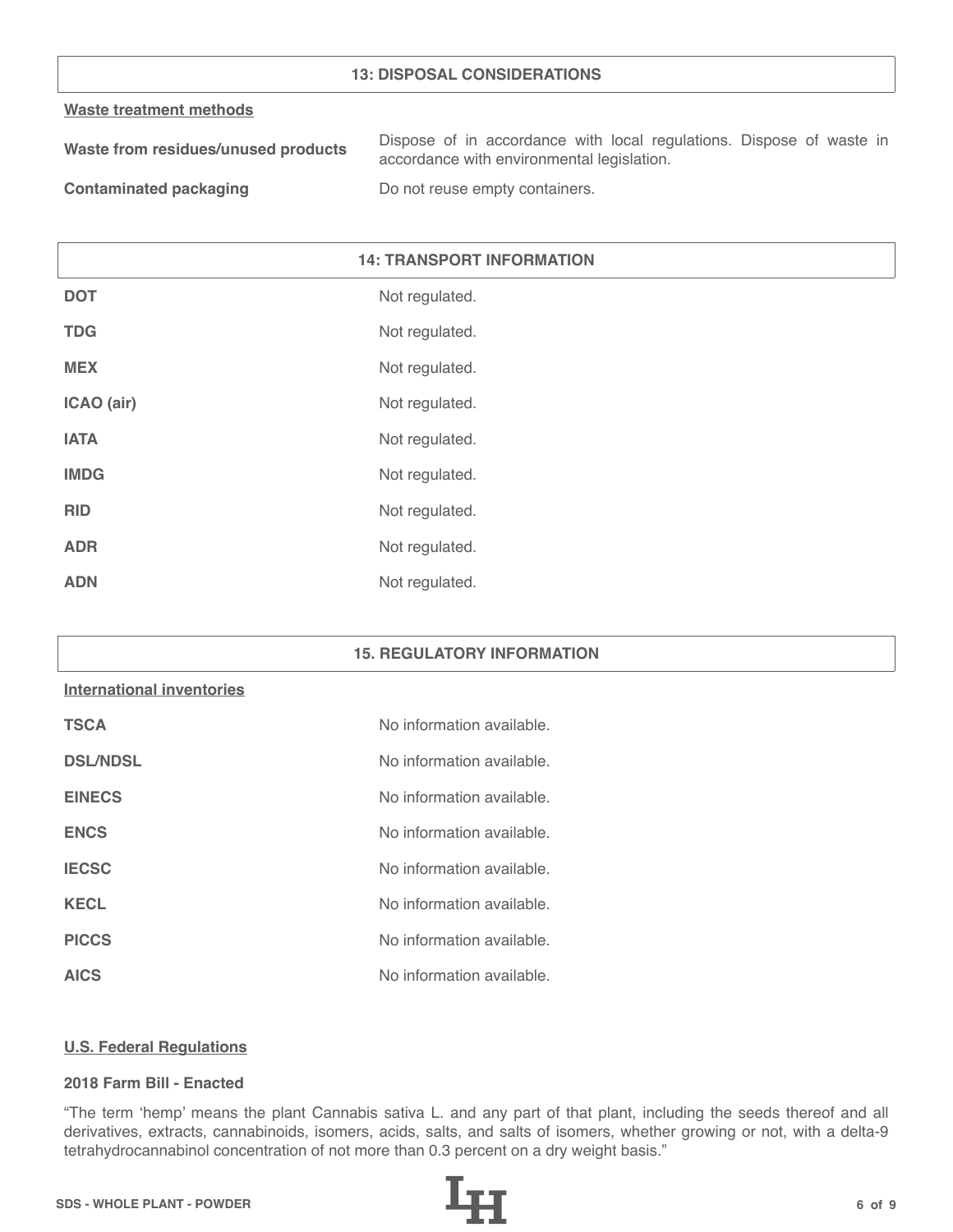# **SEC. 10114. Interstate Commerce**

(a) RULE OF CONSTRUCTION. - Nothing in this title or an amendment made by this title prohibits the interstate commerce of hemp (as defined in section 297A of the Agricultural Marketing Act of 1946 (as added by section 10113)) or hemp products.

(b) TRANSPORTATION OF HEMP AND HEMP PRODUCTS. - No State or Indian Tribe shall prohibit the transportation or shipment of hemp or hemp products produced in accordance with subtitle G of the Agricultural Marketing Act of 1946 (as added by section 10113) through the State or the territory of the Indian Tribe, as applicable.

# **CERCLA/SARA**

| CERCLA - Hazardous Substances and their<br>Reportable Quantities | None. |
|------------------------------------------------------------------|-------|
| Section 302 Extremely Hazardous<br>Substances and TPOs           | None. |
| Section 302 Extremely Hazardous<br>Substances and ROs            | None. |
| Section 313 - Chemical Category                                  | None. |
| Section 313 - Reporting de minimis                               | None. |
| <b>EPA Label Information</b>                                     |       |
|                                                                  |       |

| Pesticide registration number | Not applicable. |
|-------------------------------|-----------------|
|-------------------------------|-----------------|

#### **U.S. State Regulations**

| <b>Florida</b>  |          |
|-----------------|----------|
| <b>Statutes</b> | 581.217  |
| Rule            | 5K-4.034 |

#### **California Prop. 65**

# **Chemicals known to the State of California to cause cancer**

This product does not contain a chemical requiring a warning under California Prop. 65.

#### **Chemicals known to the State of California to cause reproductive toxicity**

This product does not contain a chemical requiring a warning under California Prop. 65.

| Carcinogen                          | Not listed. |
|-------------------------------------|-------------|
| Developmental Toxicity              | Not listed. |
| Male Reproductive Toxicity          | Not listed. |
| <b>Female Reproductive Toxicity</b> | Not listed. |

# **U.S. State Right-to-Know Regulations**

This product does not contain any substances regulated under applicable state right-to-know regulations.

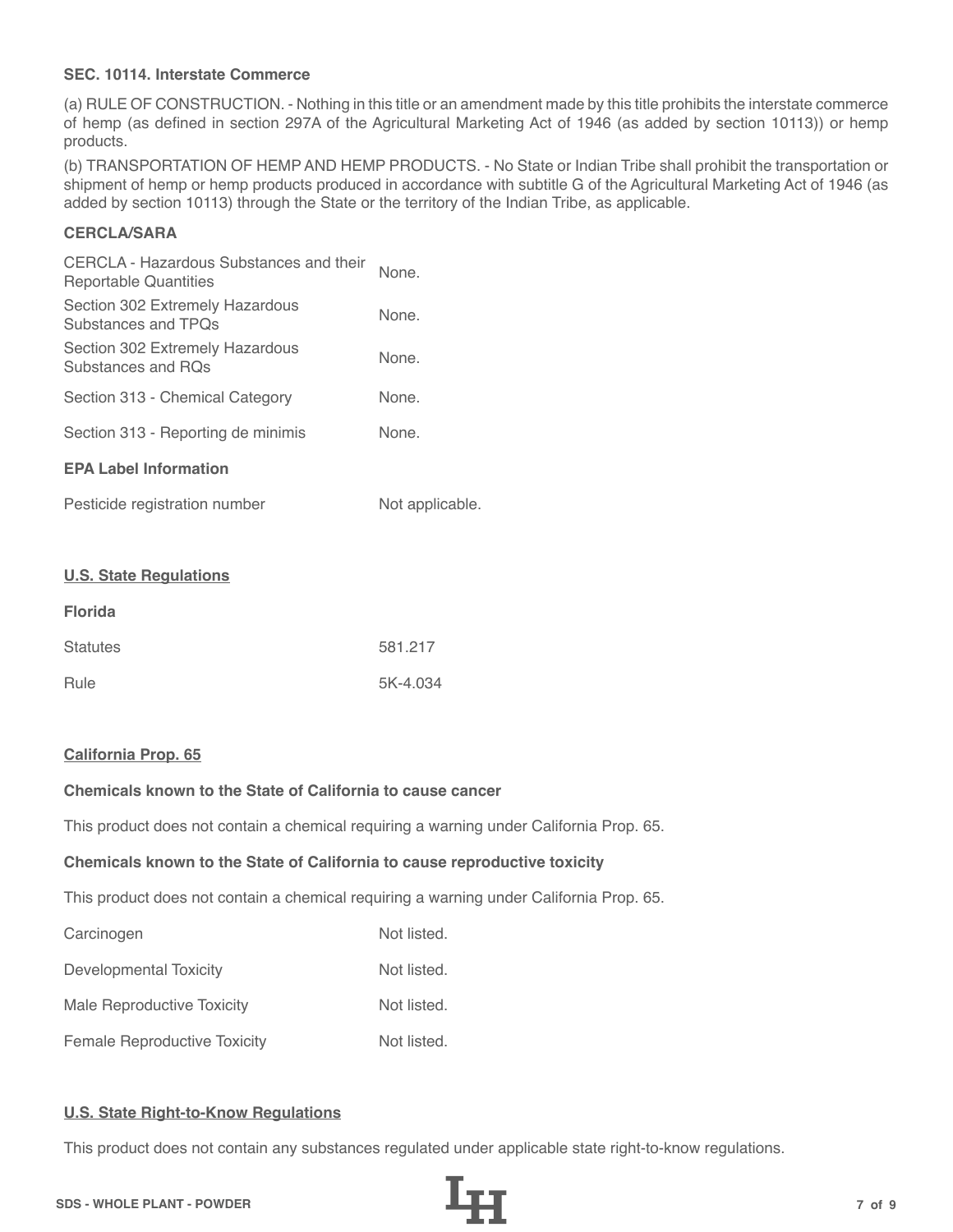### **16: OTHER INFORMATION**

| Key or legend to abbreviations and acronyms used in the safety data sheet |                                                                                        |
|---------------------------------------------------------------------------|----------------------------------------------------------------------------------------|
| <b>ACGIH</b>                                                              | American Conference of Governmental Industrial Hygienists                              |
| <b>ADR</b>                                                                | European Agreement concerning the International Carriage of Dangerous<br>Goods by Road |
| <b>AIHA</b>                                                               | American Industrial Hygiene Association                                                |
| <b>CAS</b>                                                                | <b>Chemical Abstracts Service</b>                                                      |
| <b>CFR</b>                                                                | United States Code of Federal Regulations                                              |
| <b>DOT</b>                                                                | United States Department of Transportation                                             |
| <b>DSL/NDSL</b>                                                           | Canadian Domestic Substances List/Non-Domestic Substances List                         |
| <b>ECHA</b>                                                               | European Chemicals Agency                                                              |
| <b>EINECS</b>                                                             | European Inventory of Existing Chemical Substances                                     |
| <b>ENCS</b>                                                               | Japan Existing and New Chemical Substances                                             |
| <b>FDA</b>                                                                | United States Food and Drug Administration                                             |
| <b>GHS</b>                                                                | Globally Harmonized System of Classification and Labeling of Chemicals                 |
| <b>GRAS</b>                                                               | Generally Recognized as Safe                                                           |
| <b>IARC</b>                                                               | International Agency for Research on Cancer                                            |
| <b>ICAO</b>                                                               | International Civil Aviation Organization                                              |
| <b>IECSC</b>                                                              | China Inventory of Existing Chemical Substances                                        |
| <b>IMDG</b>                                                               | International Maritime Code for Dangerous Goods                                        |
| <b>KECL</b>                                                               | Korean Existing and Evaluated Chemical Substances                                      |
| <b>NFPA</b>                                                               | <b>National Fire Protection Association</b>                                            |
| <b>NIOSH</b>                                                              | United States National Institute for Occupational Safety and Health                    |
| <b>NTP</b>                                                                | United States National Toxicology Program                                              |
| <b>OSHA</b>                                                               | United States Occupational Health and Safety Administration                            |
| <b>PICCS</b>                                                              | Philippines Inventory of Chemicals and Chemical Substances                             |
| <b>RID</b>                                                                | Regulations Concerning the International Transport of Dangerous Goods<br>by Rail       |
| <b>TWA</b>                                                                | <b>Time Weighted Average</b>                                                           |
| <b>TSCA</b>                                                               | United States Toxic Substances Control Act Section 8(b) Inventory                      |